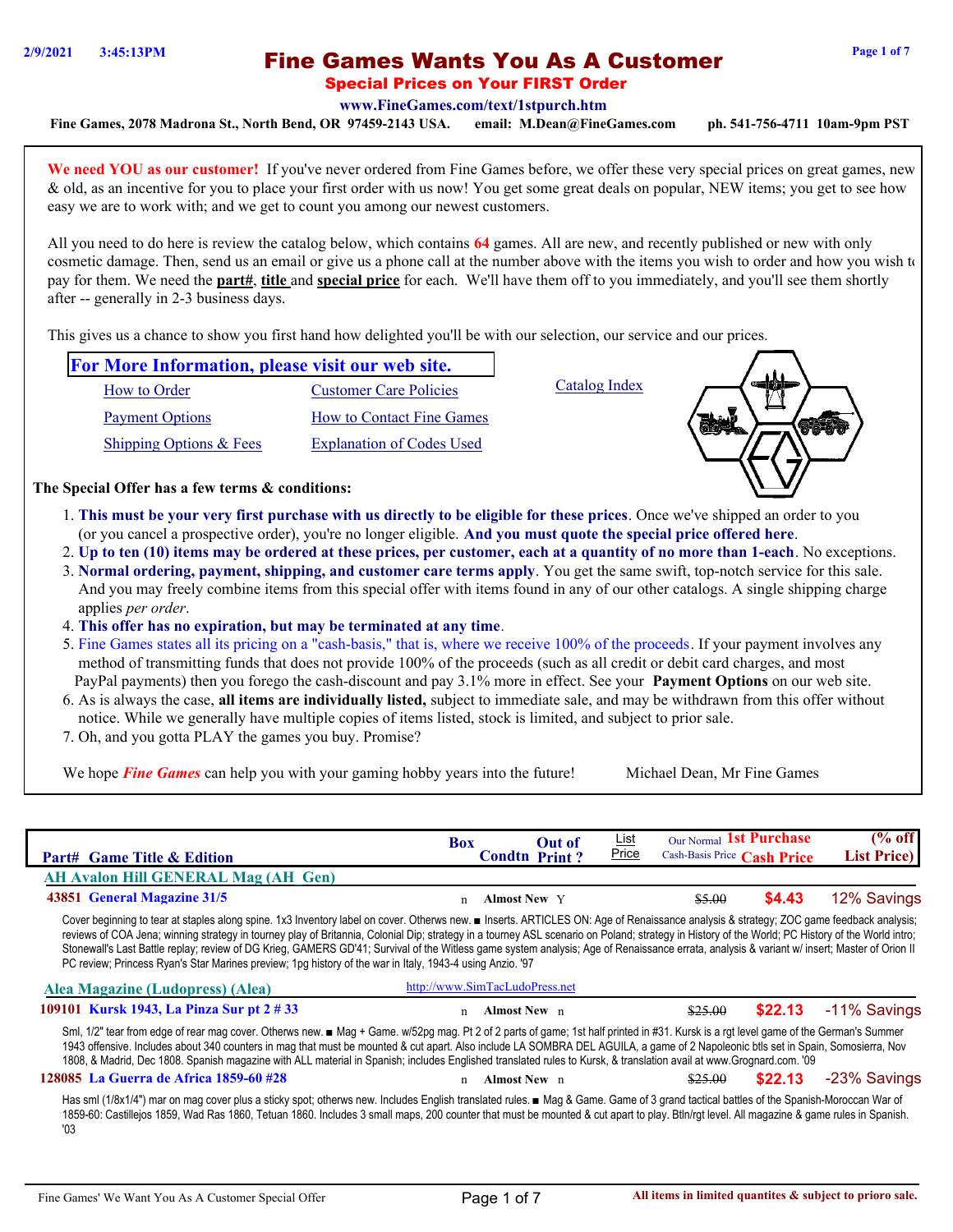#### **2/9/2021 3:45:13PM** Fine Games' We Want You As A Customer Special Offer **Page 2 of 7**

|                                                                                                                                                                                                                                                                                                                                                                                                                                                                                                                                                                                                                                                                                                                                                                                                                                                                                                                                                                                                                                                                                   | <u>i yu mu m yuutumu </u>    |                                |                      |                     | VIMI VI                                                |                                                 |
|-----------------------------------------------------------------------------------------------------------------------------------------------------------------------------------------------------------------------------------------------------------------------------------------------------------------------------------------------------------------------------------------------------------------------------------------------------------------------------------------------------------------------------------------------------------------------------------------------------------------------------------------------------------------------------------------------------------------------------------------------------------------------------------------------------------------------------------------------------------------------------------------------------------------------------------------------------------------------------------------------------------------------------------------------------------------------------------|------------------------------|--------------------------------|----------------------|---------------------|--------------------------------------------------------|-------------------------------------------------|
| Part# Game Title & Edition                                                                                                                                                                                                                                                                                                                                                                                                                                                                                                                                                                                                                                                                                                                                                                                                                                                                                                                                                                                                                                                        | <b>Box</b>                   | Out of<br><b>Condtn Print?</b> | <b>List</b><br>Price |                     | Our Normal 1st Purchase<br>Cash-Basis Price Cash Price | $\sqrt{\frac{9}{6}}$ off<br><b>List Price</b> ) |
| 132874 Tercios 1490-1690 #30                                                                                                                                                                                                                                                                                                                                                                                                                                                                                                                                                                                                                                                                                                                                                                                                                                                                                                                                                                                                                                                      | Almost New n<br>$\mathbf n$  |                                |                      | \$24.00             | \$21.24                                                | -18% Savings                                    |
| Sml dog ear to btm of mag cover; otherws new. ■ Mag & Game. Game of several battles in which the Spanish were involved of the Renaissance era: Tunez 1535, Otumba 1520, San Quintin<br>1557, Nieuport 1600. Mag & game printed in Spanish.                                                                                                                                                                                                                                                                                                                                                                                                                                                                                                                                                                                                                                                                                                                                                                                                                                        |                              |                                |                      |                     |                                                        |                                                 |
| <b>Critical Hit (CRI)</b>                                                                                                                                                                                                                                                                                                                                                                                                                                                                                                                                                                                                                                                                                                                                                                                                                                                                                                                                                                                                                                                         | http://www.criticalhit.com   |                                |                      |                     |                                                        |                                                 |
| 132298 ASL: Ordeal Before Shuri, Btl of Okinawa                                                                                                                                                                                                                                                                                                                                                                                                                                                                                                                                                                                                                                                                                                                                                                                                                                                                                                                                                                                                                                   | Fo Almost New Y              |                                |                      | \$33.00             | \$29.21                                                | 3% Savings                                      |
| Slight 1" dog-ear on folio cover. Otherws new & shrinkwrapped, & right out of the time warp. Last copy. ■ Scenario pack focused on the fight for Okinawa, 1945. Includes 8 scenarios, & color<br>map. '99                                                                                                                                                                                                                                                                                                                                                                                                                                                                                                                                                                                                                                                                                                                                                                                                                                                                         |                              |                                |                      |                     |                                                        |                                                 |
| <b>Decision Games (DecGms)</b>                                                                                                                                                                                                                                                                                                                                                                                                                                                                                                                                                                                                                                                                                                                                                                                                                                                                                                                                                                                                                                                    | http://www.decisiongames.com |                                |                      |                     |                                                        |                                                 |
| 143781 D-Day at Peleliu 2nd                                                                                                                                                                                                                                                                                                                                                                                                                                                                                                                                                                                                                                                                                                                                                                                                                                                                                                                                                                                                                                                       | BC Almost New n              |                                | \$80.00              | \$55.00             | \$50.60                                                | 37% Savings                                     |
| Modest corner ding to one box cover corner, and a slight ding to another. Otherws new & shrinkwrapped. 2018 2nd edition. Solitaire game of the US amphibious assault on Peleliu Island<br>to secure a strategic airbase. Player commands a US marine division against 10,000 entrenched Japanese. Uses the same system as the popular & earlier D-Day at Omaha Beach & D-Day<br>at Tarawa, with many enhancements. Can be played cooperatively by 2+ players. 352 counters, 55 cards, 3 scenarios. J.Butterfield'18                                                                                                                                                                                                                                                                                                                                                                                                                                                                                                                                                               |                              |                                |                      |                     |                                                        |                                                 |
| 143415 D-Day at Tarawa 2nd                                                                                                                                                                                                                                                                                                                                                                                                                                                                                                                                                                                                                                                                                                                                                                                                                                                                                                                                                                                                                                                        | <b>BC</b> Almost New n       |                                | \$80.00              | \$55.00             | \$51.43                                                | 36% Savings                                     |
| Box btm has very minor, almost unnoticable abrasions & indentations as several places on box btm. Components new & unused. 2017 2nd edition. Solitaire game of the US 2nd Marine's<br>amphibious assault on Tarawa, Nov. 1943, to secure a strategic airbase. Uses the same system as the popular D-Day at Omaha Beach. This game adds rules covering LVT landing craft,<br>movement thru coral reefs, night infiltration, Japanese tanks & US combat engineers. 4 scenarios including the initial landing, establishing a beachhead, an attempt at a 2nd day caputre, and<br>last 2 days of the invasion. Includes 352 counters, 55 cards. J.Butterfield'17                                                                                                                                                                                                                                                                                                                                                                                                                      |                              |                                |                      |                     |                                                        |                                                 |
| 144158 D-Day Ouad Deluxe [2nd]                                                                                                                                                                                                                                                                                                                                                                                                                                                                                                                                                                                                                                                                                                                                                                                                                                                                                                                                                                                                                                                    | BС<br><b>NEW</b>             | $\mathbf n$                    | \$65.00              | <del>\$48.00</del>  | \$43.68                                                | 33% Savings                                     |
| Deluxe update & reprint of four games previously published separately as folios, now packaged as a single quadragame with mounted board. Together, the games cover the whole of the<br>D-Day landings using a simpler, folio-style game system. Includes Gold & Juno Beaches, Omaha Beach, Sword Beach, & Utah Beah. Includes scenarios for each of the separate beaches,<br>then two for the American & the British beaches, and the full 4-game campaign. 400 counters, mounted map, btln/regt/brig level.'20                                                                                                                                                                                                                                                                                                                                                                                                                                                                                                                                                                   |                              |                                |                      |                     |                                                        |                                                 |
| 144152 D-Day Ouad Deluxe [2nd]                                                                                                                                                                                                                                                                                                                                                                                                                                                                                                                                                                                                                                                                                                                                                                                                                                                                                                                                                                                                                                                    | BC Almost New n              |                                | \$65.00              | \$45.00             | \$39.83                                                | 39% Savings                                     |
| Has 2" creases extending from 2 box btm corners. Otherws new & shrinkwrapped. $\blacksquare$ Deluxe update & reprint of four games previously published separately as folios, now packaged as a<br>single quadragame with mounted board. Together, the games cover the whole of the D-Day landings using a simpler, folio-style game system. Includes Gold & Juno Beaches, Omaha<br>Beach, Sword Beach, & Utah Beah. Includes scenarios for each of the separate beaches, then two for the American & the British beaches, and the full 4-game campaign. 400 counters,<br>mounted map, btln/regt/brig level.'20                                                                                                                                                                                                                                                                                                                                                                                                                                                                   |                              |                                |                      |                     |                                                        |                                                 |
| 136070 Forgotten War, Korea 2nd                                                                                                                                                                                                                                                                                                                                                                                                                                                                                                                                                                                                                                                                                                                                                                                                                                                                                                                                                                                                                                                   | <b>BC</b> Almost New G       |                                | \$50.00              | <del>\$37.00</del>  | \$32.75                                                | 35% Savings                                     |
| New & shrinkwrapped. Box's manufacture caused cosmetic tears in the laminated box cover material resulting in narrow white tears at all corners of 2 end panels plus some minor box btm<br>wear. All of publisher's remaining copies have same flaw. Otherws new & straight from the publisher. In Most boxes show minor seam tears & other flaws due to flimsy material used by<br>publisher. 2nd ed has errata incorporated into rules. Trio of grand tactical battles from the early portion of the Korean War. In each, the Allied forces are hammered by N. Korean and/or<br>Chinese forces in desperate battles. Naktong Bulge (Aug'50), Allies try to hold a portion of the Pusan Perimeter during the dark days; Chosin (Nov'50): 1st Marine is surrounded & barely<br>escapes annihilation in the frozen wastes of northern Korea; Chipyong-ni (Feb'51): Americans & French defend an entrenched crossroads position against the Chinese, who outnumber them<br>6 to 1. Production values are colorful & servicable, once again, but hardly state of the art. J.Desch'97 |                              |                                |                      |                     |                                                        |                                                 |
| 145018 Germany, Battle for Deluxe 4th                                                                                                                                                                                                                                                                                                                                                                                                                                                                                                                                                                                                                                                                                                                                                                                                                                                                                                                                                                                                                                             | BC<br>NEW                    |                                | \$60.00              | \$45.00             | \$40.95                                                | 32% Savings                                     |
| Deluxe update of this unique game of the last year of the 3rd Reich. One player takes Soviets & western Germans, the other the western Allies & eastern Germans. Great, simple,<br>RECOMMENDED game for beginners & experts alike. 4th edition overhauled with mounted map that extends the playing area eastward; uses larger & thicker counters; includes both the<br>original & revised countersets plus new supply counters; and the rules are in color. J.Dunnigan, Donald Johnson'21                                                                                                                                                                                                                                                                                                                                                                                                                                                                                                                                                                                        |                              |                                |                      |                     |                                                        |                                                 |
| 144690 Lucky Forward!, Patton's 3rd Army 1944                                                                                                                                                                                                                                                                                                                                                                                                                                                                                                                                                                                                                                                                                                                                                                                                                                                                                                                                                                                                                                     | <b>NEW</b><br>LB             | $\mathbf n$                    | \$220.00             | <del>\$159.00</del> | \$146.28                                               | 34% Savings                                     |
| Fourth game in the Grand Operational game series. Covers Patton's fall 1944 campaign in the Lorraine area of France, Sept-Dec, that were abandoned once the Battle of the Bulge erupted<br>to the north. Three scenarios for each of Sept, Nov & Dec, plus a campaign. Another hypothetical shows the situation had Patton, rather than Montgomery, been allocated the bulk of<br>supplies & the three airborne divisions used for Market-Garden in Sept. Includes the major events & objectives in each, including battles for Metz fortifications, crossing of the Meuse, mud &<br>flood. 5 maps, 3360 countersheets, 5 scenarios & campaign. '20                                                                                                                                                                                                                                                                                                                                                                                                                               |                              |                                |                      |                     |                                                        |                                                 |
| <b>Decision Games S&amp;T Games (DecS T)</b>                                                                                                                                                                                                                                                                                                                                                                                                                                                                                                                                                                                                                                                                                                                                                                                                                                                                                                                                                                                                                                      | http://www.decisiongames.com |                                |                      |                     |                                                        |                                                 |
| 144003 Fight the Fall #324                                                                                                                                                                                                                                                                                                                                                                                                                                                                                                                                                                                                                                                                                                                                                                                                                                                                                                                                                                                                                                                        | <b>NEW</b><br>$\mathbf n$    | $\mathbf n$                    | \$39.99              | \$29.50             | \$26.85                                                | 33% Savings                                     |
| Mag & game. 2-player game of two battles between the Goths, Vandals & Romans after the Goths crossed the Danube, Faesulae 405AD, and Belisarius reconquers N Africa, Tricamerum<br>533. Uses the Alesia game sysem emphasizing command control & qualitative factors in battle. 176 counters, 100yd/hex, 2 scenarios per battle. Joseph Miranda'20 / ARTICLES ON: Roman<br>Military in the Era of Theodosius, Alaric & Flavius Stilicho, 378-410AD; Gunpower Weapons of the War of the Roses; Apache Wars, 1849-86; Air-Air Helicoptor Combat; Mortal Wounding of<br>the Royal Divine Right; Battle of Manupur, India, 1748; WWI's Macedonian Front; Battle of Montebello 1859; Ukranian Underground Army 1943.                                                                                                                                                                                                                                                                                                                                                                   |                              |                                |                      |                     |                                                        |                                                 |
| 144007 Italian-Ottoman War 1911-12 #325                                                                                                                                                                                                                                                                                                                                                                                                                                                                                                                                                                                                                                                                                                                                                                                                                                                                                                                                                                                                                                           | <b>NEW</b><br>$\mathbf n$    | $\mathbf n$                    | \$39.99              | \$29.50             | \$26.85                                                | 33% Savings                                     |
| Mag & Game. Game of the Italian invasion of northern Africa in what is now Libya in 1911-12, seeking to wrest the area from the Ottoman Empire. The Italians easily sieze the coastal towns,<br>but Ottoman defenders & local Bedouin tribes hold the interior. The war ended with Italian control after a an Italian naval victory in the Mediterranean. Central dynamic is the Action Point<br>which constrains each sides ability to move, fight & secure reinforcements. Victory is based on beating the historical outcome. 176 counters, 45km/hex, 1-2mo/turn, btln/regt/brig level. Joseph<br>Miranda'20 / ARTICLES ON: the Italian-Ottoman War in Libya, 1911-12; Battle of Pydna, 168BC; Stalin's Command Decisions in WWII; Sandino's War in Nicaragua, 1927-34; Joffre in<br>Command of France, 1914; Napoleon & the Military Revolution; the Tobruk Naval Supply Runs, 1941; Dreadnoughts; Fall of Acre, 1291.                                                                                                                                                        |                              |                                |                      |                     |                                                        |                                                 |
| 88426 Marlborough's Btls, Ramillies etc #256                                                                                                                                                                                                                                                                                                                                                                                                                                                                                                                                                                                                                                                                                                                                                                                                                                                                                                                                                                                                                                      | n Almost New G               |                                | \$25.00              | \$18.00             | \$16.56                                                | 34% Savings                                     |
| Crease near spine on mag cover due to poor storage. ■ Mag & Game. Moderate complexity, tactical level game of 2 of the Duke of Marlborough's key battles, Ramillies & Malplaquet, during<br>the War of Spanish Succession. These battles marked the emergence of infantry as a shock weapon via the bayonet. 225yd/hex, 1-3k men/unit. R.Berg'09 / ARTICLES ON: Marlborough's<br>victories in the War of Spanish Succession, 1704-8; the Battle of Britain, 1940; Operation Anaconda & the hunt for Osama bin Ladin; book reviews, & lots of ads.                                                                                                                                                                                                                                                                                                                                                                                                                                                                                                                                 |                              |                                |                      |                     |                                                        |                                                 |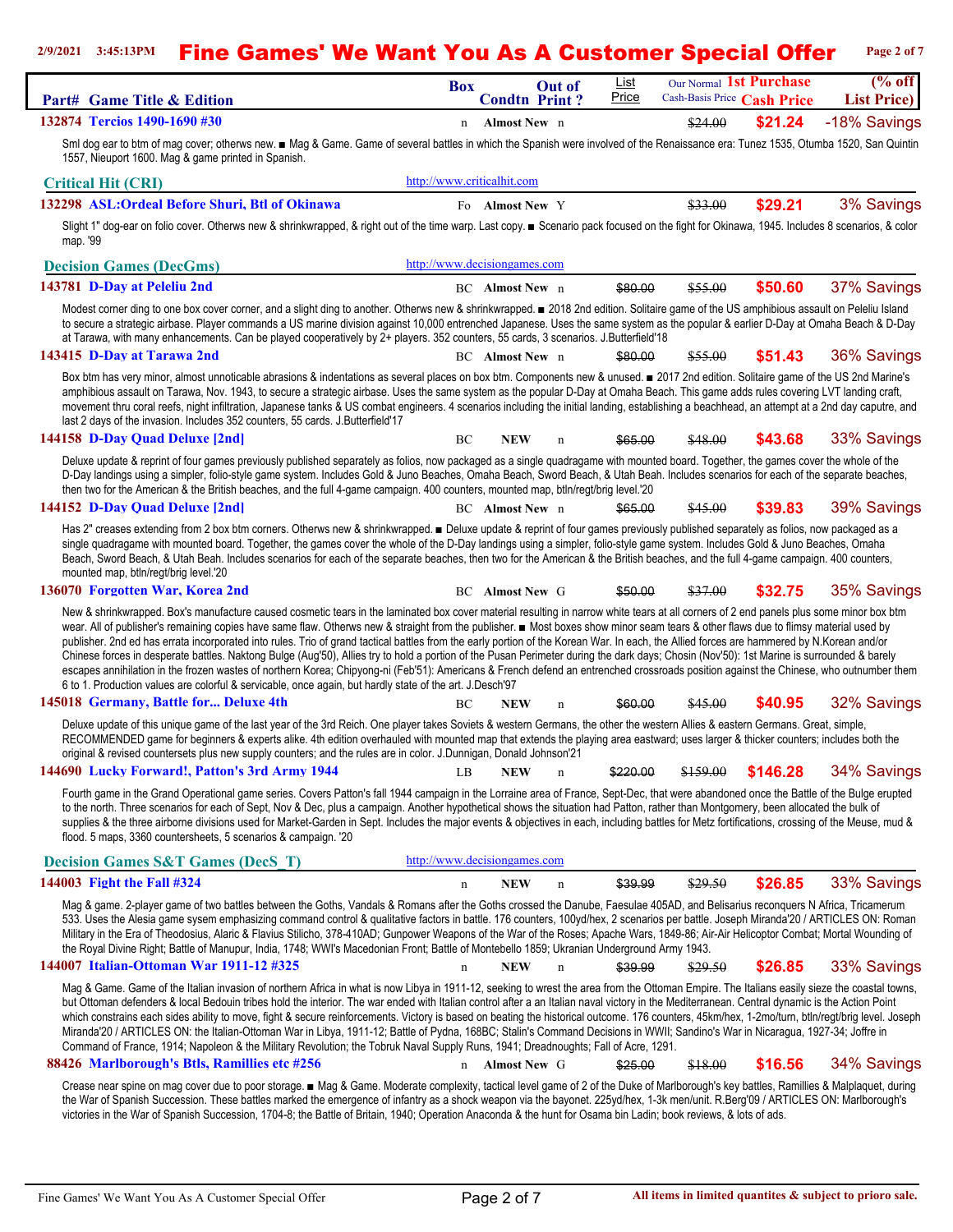#### **2/9/2021 3:45:13PM** Fine Games' We Want You As A Customer Special Offer **Page 3 of 7**

Special Prices on Your FIRST Order

**[www.FineGames.com/text/1stpurch.htm](http://www.FineGames.com/text/finegames_2004_clearance.htm)**

**Fine Games, 2078 Madrona St., North Bend, OR 97459-2143 USA. email: M.Dean@FineGames.com ph. 541-756-4711 10am-9pm PST**

| Part# Game Title & Edition                                                                                                                                                                                                                                                                                                                                                                                                                                                                                                                                                                                                                                                                                                                                                                                                                                                                                                                                                                                                                                  | <b>Box</b>                         | Out of<br><b>Condtn Print?</b> | List<br>Price | Our Normal 1st Purchase | Cash-Basis Price Cash Price | $%$ off<br><b>List Price</b> ) |
|-------------------------------------------------------------------------------------------------------------------------------------------------------------------------------------------------------------------------------------------------------------------------------------------------------------------------------------------------------------------------------------------------------------------------------------------------------------------------------------------------------------------------------------------------------------------------------------------------------------------------------------------------------------------------------------------------------------------------------------------------------------------------------------------------------------------------------------------------------------------------------------------------------------------------------------------------------------------------------------------------------------------------------------------------------------|------------------------------------|--------------------------------|---------------|-------------------------|-----------------------------|--------------------------------|
| 145032 Mukden, Russo-Japanese War 1904-5 #326                                                                                                                                                                                                                                                                                                                                                                                                                                                                                                                                                                                                                                                                                                                                                                                                                                                                                                                                                                                                               | <b>NEW</b><br>$\mathbf n$          | $\mathbf n$                    | \$39.99       | \$29.50                 | \$26.85                     | 33% Savings                    |
| Mag & game. Game covers the climatic land battles of the Russo-Japanese War in the area near Mukden, Korea, 1905. Predominantly an infantry battle, the Japanese must wear down the<br>Russians, breaking their defensive lines. A successful assault can allow advances and additional combat to roll up a defensive line. Brig/Div level, 228 counters, 3mi/hex, 2days/turn. Ty<br>Bomba'2021 / ARTICLES ON: Battle of Mukden 1905; Battle of Mycale, 479BC; Wavell at Bay, Feb-June 1941; Poland's November 1830 Insurrection; German Saboteurs in America during<br>WWI; Cataphracts v Clibinarii; Wavell's Officers; Death of Bishop Polk & the Army of the Tennessee, 1864; Nagashino Reimagined, 1575; Hitler's Haltebefeh & Dec 1941 Command<br>Decisions.                                                                                                                                                                                                                                                                                          |                                    |                                |               |                         |                             |                                |
| 93829 Operation Jubilee, Dieppe 1942 #265                                                                                                                                                                                                                                                                                                                                                                                                                                                                                                                                                                                                                                                                                                                                                                                                                                                                                                                                                                                                                   | <b>Almost New Y</b><br>n           |                                |               | \$89.00                 | \$78.77                     |                                |
| Crease close to & paralleling spine on mag cover front & back due to poor storage. Otherws new & unused. ■ Mag & Game. Grand tactical, solitaire game of the disasterous Canadian raid<br>on Dieppe in 1942. Players control Canadian & British invaders against system-controlled, staunch defenses. J.Butterfield'10 / ARTICLES ON: Dieppe 1942; Operation Linebacker air<br>campaign over northern Vietnam; Roman conquest of Britain; 1985 Badaber Uprising of captured Soviets held by Majahaideen; the Carronade as a weapon; Battle of Ball's Bluff, 1861.                                                                                                                                                                                                                                                                                                                                                                                                                                                                                           |                                    |                                |               |                         |                             |                                |
| 58597 Rough & Ready #212                                                                                                                                                                                                                                                                                                                                                                                                                                                                                                                                                                                                                                                                                                                                                                                                                                                                                                                                                                                                                                    | <b>Almost New Y</b><br>n           |                                | \$20.00       | \$11.50                 | \$10.47                     | 48% Savings                    |
| Vertical crease 1" from spine on rear cover from poor storage; otherws new & unused. Mag & Game. With 20 errata counters for Crimean War #201 (8), Forgotten Axis #206 (1), Twilight<br>Hapsburgs #204 (11). Grand tactical game covering 3 battles from early in the American invasion of Mexico, 1846-7. Covers Palo Alto (May 1846), Resaca de la Palma (May 1846) & Rio<br>Sacramento (Feb 1847). Includes 2 maps, 240 counters. R.Berg'02 / ARTICLES ON: Taylor's Invasion of Northern Mexico, 1956; Bonnie Prince Charlie & the '45; Spanish Blue Division in<br>the USSR 1941-4; Germany's 18th Artillery Division; Last 7 Days of France 1940; Inverview with the Pilot of the Enola Gay; Samurai Warfare in the Sengoku Period; Technology<br>Represented in Strategy Games, using TFG's Liftoff as an example; Ibn Battuta, Prince of Travelers.                                                                                                                                                                                                  |                                    |                                |               |                         |                             |                                |
| 58032 Rough & Ready #212                                                                                                                                                                                                                                                                                                                                                                                                                                                                                                                                                                                                                                                                                                                                                                                                                                                                                                                                                                                                                                    | n <b>Almost New</b> Y              |                                | \$20.00       | \$11.50                 | \$11.04                     | 45% Savings                    |
| Series of creases in the 1" next to spine on rear mag cover due to poor storage; otherws new & unused. ■ Mag & Game. With 20 errata counters for Crimean War #201 (8), Forgotten Axis<br>#206 (1), Twilight Hapsburgs #204 (11). Grand tactical game covering 3 battles from early in the American invasion of Mexico, 1846-7. Covers Palo Alto (May 1846), Resaca de la Palma<br>(May 1846) & Rio Sacramento (Feb 1847). Includes 2 maps, 240 counters. R.Berg'02 / ARTICLES ON: Taylor's Invasion of Northern Mexico, 1956; Bonnie Prince Charlie & the '45; Spanish<br>Blue Division in the USSR 1941-4; Germany's 18th Artillery Division; Last 7 Days of France 1940; Inverview with the Pilot of the Enola Gay; Samurai Warfare in the Sengoku Period;<br>Technology Represented in Strategy Games, using TFG's Liftoff as an example; Ibn Battuta, Prince of Travelers.                                                                                                                                                                              |                                    |                                |               |                         |                             |                                |
| 74814 They Died with Their Boots On, v1 #236                                                                                                                                                                                                                                                                                                                                                                                                                                                                                                                                                                                                                                                                                                                                                                                                                                                                                                                                                                                                                | n Almost New Y                     |                                |               | \$28.00                 | \$24.78                     |                                |
| Crease on rear mag cover along spine due to poor storage; otherws new, usused. ■ Mag & Game. 2 games of US Army campaigns: Custer's Last Stand 1876, covering the US's campaign<br>against the Cheyenne & Souix thru the spring & summer; and the Quebec Expedition 1775-6, during which the US hoped to provoke Canadian succession by advancing on Quebec. Both<br>are operation level, covering a multi-state area. 1 map in 2 sections, 280 counters. J.Miranda'06 / ARTICLES ON: Custer's Last Stand, the Little Bighorn-Yellowstone Campaign of 1876; the<br>Revolution Marches North, the 1775 American Invasion of Canada; Friendly Fire in the War of 1812; Failsafe in the Strategic Air Command; Sepower in the Second Punic War; First Aircraft<br>Carrier; Aerial Interdiction in the Korean War; the US Marines in the ETO, 1941-44.                                                                                                                                                                                                          |                                    |                                |               |                         |                             |                                |
| 52085 Vietnam Battles: Hue / Op Pegasus #196                                                                                                                                                                                                                                                                                                                                                                                                                                                                                                                                                                                                                                                                                                                                                                                                                                                                                                                                                                                                                | <b>Almost New</b> Y<br>$\mathbf n$ |                                |               | \$55.00                 | \$48.68                     |                                |
| Mild vertical bend in mag due to poor storage; no creases or wrinkles, just a decided wave that will flatten if pressed flat for some time. Otherws new. In Mag & Game. Grand tac, btln-level<br>game of 2 concurrent battles of the Tet Offensive early in 1968: the battle for the city of Hue and Operation Pegasus, the relief of Khe Sahn fire base. Covers the military aspects of these two<br>battles, including special unit abilities, and each battle has 2 scenarios. 0.5-1km/hex, 1-2days/turn, 280 counters. J.Miranda'99 / ARTICLES ON: Battles of Hue, Khe Sahn & Kham Duc 1968;<br>the California Brigade in the Am Civil War; the German Panzerwurfmine anti-tank hand grenade; SCUD Hunting; US Sub Fleet; French de Gaulle aircraft carrier 4m too short; Remote Piloted<br>Vehicles aircraft; south Vietnamese Marine Corp; Rise & Fall of the Luftwaffe; Hannibal, a Stark Appraisal.                                                                                                                                                 |                                    |                                |               |                         |                             |                                |
| <b>Decision Games S&amp;T Quarterly (DecSTQ)</b>                                                                                                                                                                                                                                                                                                                                                                                                                                                                                                                                                                                                                                                                                                                                                                                                                                                                                                                                                                                                            | http://www.decisiongames.com       |                                |               |                         |                             |                                |
| 143803 Strategy & Tactics Quarterly #11 30YrWar                                                                                                                                                                                                                                                                                                                                                                                                                                                                                                                                                                                                                                                                                                                                                                                                                                                                                                                                                                                                             | <b>NEW</b><br>$\mathbf n$          | $\mathbf n$                    | \$15.99       | \$12.00                 | \$10.92                     | 32% Savings                    |
| Quarterly magazine dedicated to a single, broad historical topic of military history. This issue is focused on all aspects of the Thirty Years War. '20                                                                                                                                                                                                                                                                                                                                                                                                                                                                                                                                                                                                                                                                                                                                                                                                                                                                                                     |                                    |                                |               |                         |                             |                                |
| 144746 Strategy & Tactics Quarterly #12 Dreadnt                                                                                                                                                                                                                                                                                                                                                                                                                                                                                                                                                                                                                                                                                                                                                                                                                                                                                                                                                                                                             | <b>NEW</b><br>n                    | n                              | \$15.99       | \$12.00                 | \$10.92                     | 32% Savings                    |
| Quarterly magazine dedicated to a single, broad historical topic of military history. This issue is focused on all aspects of the rise & fall of the dreadnought-style battleship. '20                                                                                                                                                                                                                                                                                                                                                                                                                                                                                                                                                                                                                                                                                                                                                                                                                                                                      |                                    |                                |               |                         |                             |                                |
|                                                                                                                                                                                                                                                                                                                                                                                                                                                                                                                                                                                                                                                                                                                                                                                                                                                                                                                                                                                                                                                             |                                    |                                |               |                         |                             |                                |
| <b>Decision Gms Modern War Mag (Dec MW)</b>                                                                                                                                                                                                                                                                                                                                                                                                                                                                                                                                                                                                                                                                                                                                                                                                                                                                                                                                                                                                                 | http://www.decisiongames.com       |                                |               |                         |                             |                                |
| 144619 Putin Moves East # 50                                                                                                                                                                                                                                                                                                                                                                                                                                                                                                                                                                                                                                                                                                                                                                                                                                                                                                                                                                                                                                | <b>NEW</b><br>$\mathbf n$          | $\mathbf n$                    | \$39.99       | \$29.50                 | \$26.85                     | 33% Savings                    |
| Mag & game. Third game in the Putin series. This game covers the Russian drive into Mongolia & Manchuria, opposed by local forces and the Chinese after a collapse of Russo-Sino<br>relations. Corp level, with special forces, airpower & cyberwar. Victory determined by geographic possession & eliminating units. 6 scenarios of varying focus from Mongolia to Korea.<br>Includes air, electronic, special forces & weapons of mass destruction. 176 counters, 100km/hex, 3-14days/turn. Joseph Miranda'20 / ARTICLES ON: Conflict on the Chinese-Eurasian<br>Frontier; Surface-to-Air Missles & Strike Fighters; Israeli Nave, 1967-73; Syrian Arab Air Force; Russian Anti-Satellite Weapons Test; India in the New Cold War; Iranian Navy Goes<br>Asymmetric; US Navy P6M Nuclear Strike Seaplane; Marines at Chosin Reservoir 1950.                                                                                                                                                                                                                |                                    |                                |               |                         |                             |                                |
| 145044 World War Africa, the Congo, '98-'01 #52                                                                                                                                                                                                                                                                                                                                                                                                                                                                                                                                                                                                                                                                                                                                                                                                                                                                                                                                                                                                             | <b>NEW</b><br>$\mathbf n$          | n                              | \$39.99       | \$29.50                 | \$26.85                     | 33% Savings                    |
| Mag & game. 2 player game of the war in the Congo between 1998-2001 that drew in multiple African nations into a multi-nation conflict. The rebels are supported by Rwanda, Uganda &<br>Burundi; the Congolese under dictator Kabila are supported by Angola, Zimbabwe and Chad. Roughly 5mil people died during the bitter war. Uses activiation chit draws by faction, plus<br>random events & political events. Movement is problematic due to poor infastructure. 176 counters, 100km/hex, 3mo/turn, Btln/regt/brig level, 176 counters. Javier Romero'21 / ARTICLES<br>ON: World War Africa 1998-01; the Israeli Navy in the 1948 War; Battle for Fire Support Base Illingworth; Future of Drones & Autonomous Weapons; Green Water War, Colombia; Britain's<br>Armed Forces' Future; Military Implications of China's One Child Policy; Syria, North & South; Anti-Communist Easter Euro Uprisings in the 1950s; Iraqi Warplans in Oman, 1980; Ulyanovsk,<br>the Soviet Navy's Dream Aircraft Carrier; Warmongering view of Iran's nuclear ambitions. |                                    |                                |               |                         |                             |                                |
| <b>Decision Gms World at War Mag (DecWaW)</b>                                                                                                                                                                                                                                                                                                                                                                                                                                                                                                                                                                                                                                                                                                                                                                                                                                                                                                                                                                                                               | http://www.decisiongames.com       |                                |               |                         |                             |                                |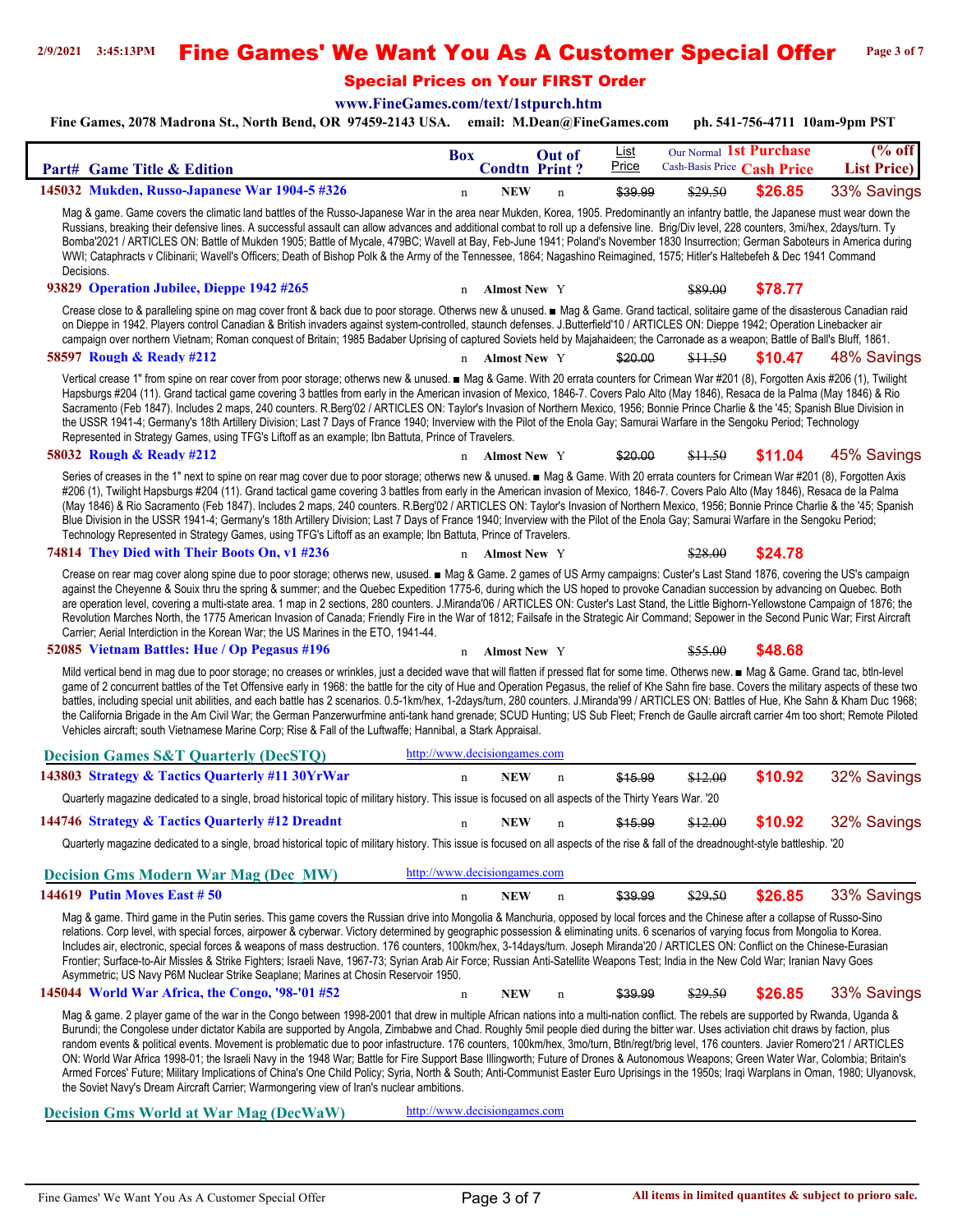## **2/9/2021 3:45:13PM** Fine Games' We Want You As A Customer Special Offer **Page 4 of 7**

| Part# Game Title & Edition                                                                                                                                                                                                                                                                                                                                                                                                                                                                                                                                                                                                                                                                                                                                                                                                                                                                                                         | <b>Box</b>              | <b>Condtn Print?</b> | <b>Out of</b>                     | List<br>Price | Our Normal 1st Purchase<br>Cash-Basis Price Cash Price |         | $(\%$ off<br><b>List Price</b> ) |
|------------------------------------------------------------------------------------------------------------------------------------------------------------------------------------------------------------------------------------------------------------------------------------------------------------------------------------------------------------------------------------------------------------------------------------------------------------------------------------------------------------------------------------------------------------------------------------------------------------------------------------------------------------------------------------------------------------------------------------------------------------------------------------------------------------------------------------------------------------------------------------------------------------------------------------|-------------------------|----------------------|-----------------------------------|---------------|--------------------------------------------------------|---------|----------------------------------|
| 116636 1940, What IF Germany Went East? #12                                                                                                                                                                                                                                                                                                                                                                                                                                                                                                                                                                                                                                                                                                                                                                                                                                                                                        | n                       | <b>Almost New Y</b>  |                                   |               | \$32.00                                                | \$28.32 |                                  |
| Vertical wrinkle down the front cover; otherws new. ■ Mag & Game. Game of the what-if in which a less than fully militarized Germany continues eastward, attacking the USSR after<br>conquering Poland in Sept 1939. Map covers central & northern USSR, Poland, Belgium, Holland & northern France & Germany. Corp/army level, 25mi/hex, half-month/turn. T.Bomba'10 /<br>ARTICLES ON: Germany's eastward strategic choice in 1940; Rearming the French (Vichy & Free French); British Funny Tanks of WW2; Battle for the Mediterranean, Cape Matapan, March<br>1941; Yelnia (Smolensk), first turning point in WW2 in the East. '10<br>144757 Centrifugal Offensive #75                                                                                                                                                                                                                                                          | n                       | <b>NEW</b>           | n                                 |               | \$44.00                                                | \$38.94 | 3% Savings                       |
| Mag & game. Solitaire, strategic-level game of the period of expansion of the Japanese empire early in World War II, 1941 to Apr-1942. Player commands the Japanese forces seeking to do                                                                                                                                                                                                                                                                                                                                                                                                                                                                                                                                                                                                                                                                                                                                           |                         |                      |                                   |               |                                                        |         |                                  |
| better than the Japanese did historically, but greater success further brings Victory Fever & increases the need for further victories. Player pursues victories along multiple tracks radiating<br>outwards form Japan. Each turn the player may execute a wide variety of actions, limited by the Action Points available (always few). A wide variety of unit types are available. Rgt/Brig/Div<br>level, air regts, hundreds of km per inch, 228 counters, 1mo/turn. Joseph Miranda'20 / ARTICLES ON: the Japanese Opening Offesnive in the Pacific; Operation Tidal Wave, the Raid on<br>Ploesti, Romania, 1943; Breakthrough at Sedan, Blitzkrieg Comes of Age; Demyansk, Hitler & Goring Learn the Wrong Lessons; Hitler's 1942 Plans; Italian Air Raid on Bahrain, 1940; Hitler's<br>Flakpanzers.                                                                                                                          |                         |                      |                                   |               |                                                        |         |                                  |
| 144752 Munich War #74                                                                                                                                                                                                                                                                                                                                                                                                                                                                                                                                                                                                                                                                                                                                                                                                                                                                                                              | n                       | NEW                  | n                                 | \$39.99       | \$29.50                                                | \$26.85 | 33% Savings                      |
| Mag & game. Game of the possibility of war thruout Europe in 1938, had the British & French not backed off at the Munich conference concerning the Sudetenland & Czechoslovakia.<br>Basically, World War II begins in 1938. Diplomatic alliances are determined prior to the game, and then the game covers the first two months of war. Objective is to sieze a dominant position<br>from which to continue the war. 176 counters, 40mi/hex, 1wk/turn, corp/army level. Joseph Miranda'20 / ARTICLES ON: World War II Beginning in 1938; Indian Army in WWII; Air Battle at<br>Kursk; Hungarian Disaster on the Don River, 1942; Dunkirk Disaster; the Luftwaffe's Kamikaze; USN PC-461 class Patrol Craft.                                                                                                                                                                                                                       |                         |                      |                                   |               |                                                        |         |                                  |
| 145036 Operation Jupiter, Norway 1942 #76                                                                                                                                                                                                                                                                                                                                                                                                                                                                                                                                                                                                                                                                                                                                                                                                                                                                                          | $\mathbf n$             | <b>NEW</b>           | $\mathbf n$                       | \$39.99       | \$29.50                                                | \$26.85 | 33% Savings                      |
| Mag & game. With 63 errata & variant counters for Great Pacific War #70 (53), Munich War #74 (8), Cruise of Graf Spee (2). Game of the first 30 days of Churchill's Operation Jupiter plan to<br>invade far northern Norway & Finland in the fall of 1942, an alternative to the Torch invasion of Africa. The allies seek to deny the air & naval bases being used to interdict convoy routes to<br>the USSR or to defeat the German 20th Mtn Army. Regt/Div level. 176 counters, 10mi/hex, 3days/turn. Ty Bomba'21 / ARTICLES ON: Variant rules for Great Pacific War #70 & Munich War<br>#74; Operation Jupiter, Invasion of Norway 1942; Fort Drum in Manila Bay; Batle of the Kiev Salient 1943; Hollandia, New Guinea, April 1944; Anzio & Cassino 1944; Sinking the Japanese<br>carrier Shinano; Royal Navy's 2-pounder AA Gun; General der Panzertruppen Ludwig Cruwell.<br>94443 Soft Underbelly, Southern Italy 1943 #15 |                         | n Almost New Y       |                                   | \$30.00       | \$21.00                                                | \$19.32 | 36% Savings                      |
|                                                                                                                                                                                                                                                                                                                                                                                                                                                                                                                                                                                                                                                                                                                                                                                                                                                                                                                                    |                         |                      |                                   |               |                                                        |         |                                  |
| Mag rear cover has a couple of vertical creases, and entire mag, map have a mild wave (non-creased fold) due to poor storage. Otherws new, unpunched, clean. ■ Mag & Game. w/48<br>variant counters for Great East Asian War. Game of the battle for the southern half of Italy in 1943. Modest complexity, 11mi/hex, 2-15days/turn, div level. Includes many what-if possibilities,<br>as well as key elements of the campaign such as secondary invasions, paratroops, airpower, etc. T.Bomba'10 / ARTICLES ON: Allied & German strategy in Italy, 1943 including designers<br>notes; double cross, the war between British MI-5 & German Abwher Intelligence Services; btl of Sangshak (near Imphal), India, 1944; Analysis of the Polish Military in 1939; US Advance to<br>Linz, Austria, May 1945; Radar bombing in WW2; Golden Age of WW2 Humor on TV. '10                                                                  |                         |                      |                                   |               |                                                        |         |                                  |
| <b>Gamers (% MMP) (Gamers)</b>                                                                                                                                                                                                                                                                                                                                                                                                                                                                                                                                                                                                                                                                                                                                                                                                                                                                                                     |                         |                      | http://www.multimanpublishing.com |               |                                                        |         |                                  |
| 42546 Gamers Repl Counters 1992                                                                                                                                                                                                                                                                                                                                                                                                                                                                                                                                                                                                                                                                                                                                                                                                                                                                                                    |                         | n Almost New Y       |                                   |               | \$3.50                                                 | \$3.36  | 58% Savings                      |
| Sml mar to 1 Soviet unit; values evident. Otherws new & unpunched. ■ Repl counters (only) for ITQF 2nd (1), BRS (16), Bloody 110 (1), Obj Schmidt (1) FEW (2), Omaha (56) Stalingrad<br>Pocket (18), Guderian's Blitz 1st (42), EAW (2), BV (1). Total 140. '92                                                                                                                                                                                                                                                                                                                                                                                                                                                                                                                                                                                                                                                                    |                         |                      |                                   |               |                                                        |         |                                  |
| <b>GMT</b> Games (GMT)                                                                                                                                                                                                                                                                                                                                                                                                                                                                                                                                                                                                                                                                                                                                                                                                                                                                                                             | http://www.gmtgames.com |                      |                                   |               |                                                        |         |                                  |
| 144465 1918/1919, Storm in the West 2nd                                                                                                                                                                                                                                                                                                                                                                                                                                                                                                                                                                                                                                                                                                                                                                                                                                                                                            | BC                      | <b>NEW</b>           | $\mathbf n$                       | \$49.00       | \$35.00                                                | \$30.98 | 37% Savings                      |
| Update of 1918, Storm in the West previously published in Command Magazine, and its 1919 variant. Strategic-level game of the of 1918 on the Western Front during World War I, with a<br>second scenario depicting what the war would have looked like had it continued into 1919. High solitaire suitability. 2-side map, 1.5 countersheets, 2weeks/turn, 8mi/hex, div/corp level. Ted<br>Racier'20                                                                                                                                                                                                                                                                                                                                                                                                                                                                                                                               |                         |                      |                                   |               |                                                        |         |                                  |
| 144913 1989, Dawn of Freedom 2nd                                                                                                                                                                                                                                                                                                                                                                                                                                                                                                                                                                                                                                                                                                                                                                                                                                                                                                   | BC                      | NEW                  | n                                 | \$65.00       | <del>\$44.00</del>                                     | \$40.04 | 38% Savings                      |
| 2020 2nd edition. ■ 2-player game simulating the political, social & economic aspects of the period about 1989 when democratic change brought about the collapse of the Soviet Union. One<br>player represents the USSR, and attempts to prop up the Warsaw Pact governments with things other than tanks in the streets as social pressures force change. The other player represents<br>the western nations, the so called forces of democracy, who seek to create discontent & change which hurts the Soviet cause. 2 countersheets, 162 cards, 1 map, 2-8wks/turn. 2nd edition<br>simply integrates errata into the rules. Ted Torgerson, Jason Matthews'20                                                                                                                                                                                                                                                                    |                         |                      |                                   |               |                                                        |         |                                  |
| 143819 All Bridges Burning, Finland 1917-18                                                                                                                                                                                                                                                                                                                                                                                                                                                                                                                                                                                                                                                                                                                                                                                                                                                                                        | DC                      | <b>NEW</b>           | $\mathbf n$                       | \$72.00       | \$50.00                                                | \$44.25 | 39% Savings                      |
| Card-based game of the civil war in Finland, 1917-18, as it gains independence from Russia while not having a clear political future and with the intervention of multiple other European<br>nations. 10th game in the COIN (counterinsurgency) game system with three factions, presenting a new twist to the system. The Reds seek to successfully revolt and to control the major<br>cities, while the whites (loyalists) seek to restore control, and the moderates fight for survival of parlimentary democracy. Can be played solitaire (with solitaire rules) or with 2 or 3 players.<br>Mounted map, 64 cards, 88 wooden playinng pieces, 2-6mo/turn, area move. VPJ Arponen'20                                                                                                                                                                                                                                            |                         |                      |                                   |               |                                                        |         |                                  |
| 144653 Caesar, Rome vs Gaul                                                                                                                                                                                                                                                                                                                                                                                                                                                                                                                                                                                                                                                                                                                                                                                                                                                                                                        | ВC                      | <b>NEW</b>           | n                                 | \$60.00       | <del>\$42.00</del>                                     | \$37.17 | 38% Savings                      |
| Colorful, card-driven game of Caesar's Gallic Wars, 57-52BC, as he tries to bring Gaul under Roman control while the Gauls are slow to recongize the threat and to rebel in a unified way.                                                                                                                                                                                                                                                                                                                                                                                                                                                                                                                                                                                                                                                                                                                                         |                         |                      |                                   |               |                                                        |         |                                  |
| Legion & tribe level, 1yr/turn. Uses the Hannibal, Rome v Carthage game system. Point-point board, 55 action cards, 2 countersheets, 1yr/turn. Mark Simonitch'20<br>142724 Commands & Colors: Greeks & E.Kngdms 3rd                                                                                                                                                                                                                                                                                                                                                                                                                                                                                                                                                                                                                                                                                                                |                         | DC Almost New n      |                                   | \$60.00       | \$49.00                                                | \$43.37 | 28% Savings                      |
| Box has minor dings to to corners at one side, and a 1.5" flattened spot at btm ege of box cover. Otherws new & shrinkwrapped. ■ 2019 Reprint of this 1st expansion kit covering Greece &                                                                                                                                                                                                                                                                                                                                                                                                                                                                                                                                                                                                                                                                                                                                          |                         |                      |                                   |               |                                                        |         |                                  |
| the eastern Kingdoms. Includes a 2nd ed. rulebook w/ 5 addtional scenarios (now 21 total). R.Borg'19<br>143625 Doolittle Raid, Tokyo 1942                                                                                                                                                                                                                                                                                                                                                                                                                                                                                                                                                                                                                                                                                                                                                                                          |                         | BC Almost New n      |                                   | \$60.00       | \$40.00                                                | \$36.40 | 39% Savings                      |
|                                                                                                                                                                                                                                                                                                                                                                                                                                                                                                                                                                                                                                                                                                                                                                                                                                                                                                                                    |                         |                      |                                   |               |                                                        |         |                                  |
| Minor damage in the form of a 1/2" flat ding on btm box cover edge, and 2 sml abraisions on top box cover edge. Otherwise new & shrinkwrapped. ■ Game using the Enemy Coast Ahead<br>system to depict the morale-raising US raid on Tokyo early in 1942. Using B-25 bombers launched from carriers, the US strikes the capital of Japan. Playable both as a 2-player game and<br>solitaire. '17                                                                                                                                                                                                                                                                                                                                                                                                                                                                                                                                    |                         |                      |                                   |               |                                                        |         |                                  |
| 144984 Next War, Vietnam                                                                                                                                                                                                                                                                                                                                                                                                                                                                                                                                                                                                                                                                                                                                                                                                                                                                                                           | DC                      | <b>NEW</b>           | n                                 | \$89.00       | \$60.00                                                | \$54.60 | 39% Savings                      |
| 5th game in the Next War series depicting an attempt by China to crush Vietnam and their challenge in the South China Sea. Includes air, land & naval combat, including that in mountainous<br>jungles of Vietnam. Simpler & advanced rules sets. Can mate with earlier Next War Taiwan & Korea for a monster World War 3 scenario. 7.5mi/hex, 4 countersheets, btln/brig/div level.<br>Mitchell Land'20                                                                                                                                                                                                                                                                                                                                                                                                                                                                                                                           |                         |                      |                                   |               |                                                        |         |                                  |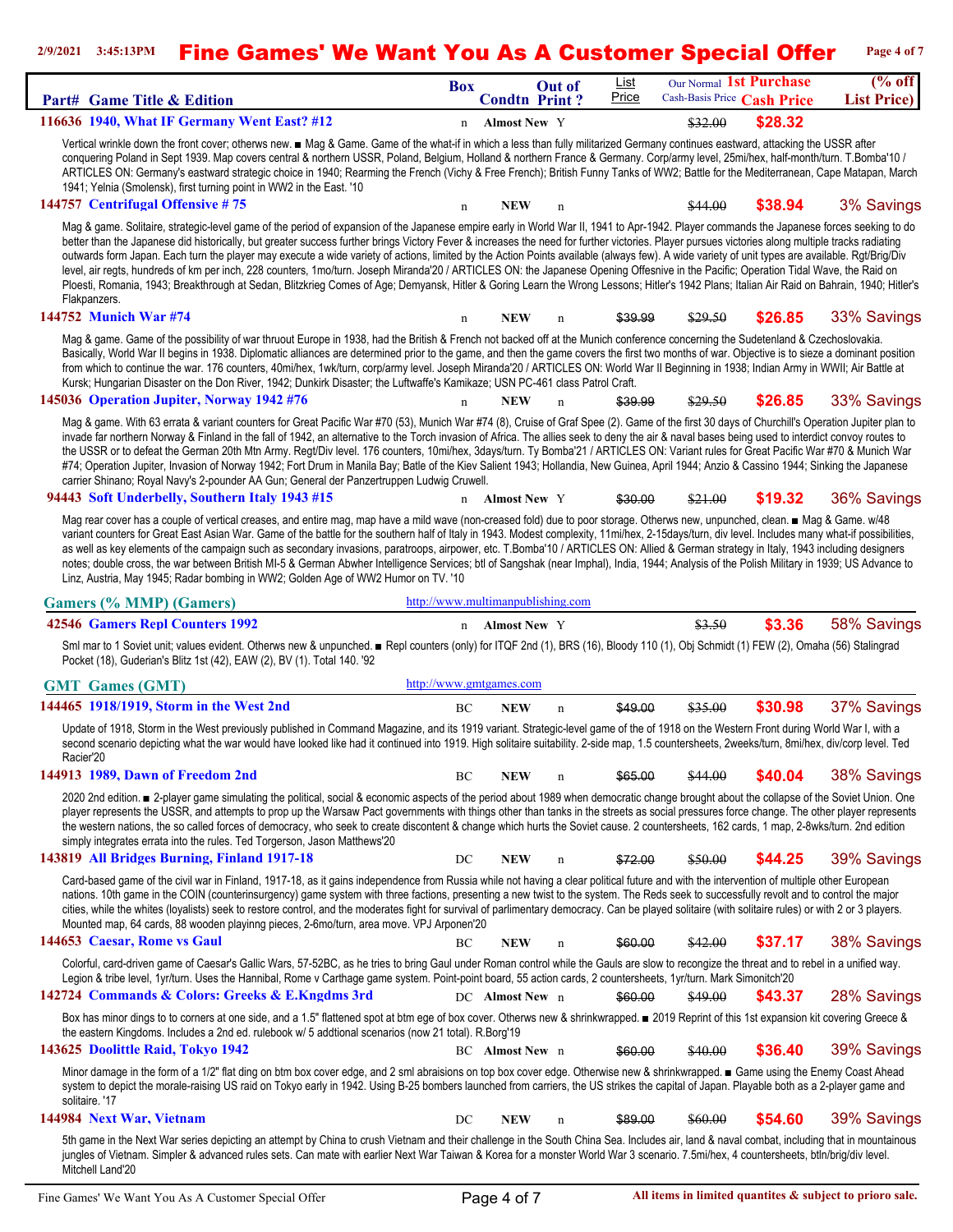### **2/9/2021 3:45:13PM** Fine Games' We Want You As A Customer Special Offer **Page 5 of 7**

Special Prices on Your FIRST Order

**[www.FineGames.com/text/1stpurch.htm](http://www.FineGames.com/text/finegames_2004_clearance.htm)**

**Fine Games, 2078 Madrona St., North Bend, OR 97459-2143 USA. email: M.Dean@FineGames.com ph. 541-756-4711 10am-9pm PST**

|                                                                                                                                                                                                                                                                                                                                                                                                                                                                                                                                                                                                                                                                                                                                                                                                          | Box                           |                        | Out of                             | <u>List</u> | Our Normal 1st Purchase |                             | $(\%$ off           |
|----------------------------------------------------------------------------------------------------------------------------------------------------------------------------------------------------------------------------------------------------------------------------------------------------------------------------------------------------------------------------------------------------------------------------------------------------------------------------------------------------------------------------------------------------------------------------------------------------------------------------------------------------------------------------------------------------------------------------------------------------------------------------------------------------------|-------------------------------|------------------------|------------------------------------|-------------|-------------------------|-----------------------------|---------------------|
| Part# Game Title & Edition                                                                                                                                                                                                                                                                                                                                                                                                                                                                                                                                                                                                                                                                                                                                                                               |                               |                        | <b>Condtn Print?</b>               | Price       |                         | Cash-Basis Price Cash Price | <b>List Price</b> ) |
| 144368 Normandy '44: MOUNTED MAP                                                                                                                                                                                                                                                                                                                                                                                                                                                                                                                                                                                                                                                                                                                                                                         | zl                            | <b>NEW</b>             | $\mathbf n$                        | \$20.00     | \$15.00                 | \$13.28                     | 34% Savings         |
| Kit containing a mounted map for this game of the Normandy campaign in 1944. '20                                                                                                                                                                                                                                                                                                                                                                                                                                                                                                                                                                                                                                                                                                                         |                               |                        |                                    |             |                         |                             |                     |
| 144518 Storm Over Asia, Prequel to World at War                                                                                                                                                                                                                                                                                                                                                                                                                                                                                                                                                                                                                                                                                                                                                          | BC                            | <b>NEW</b>             | n                                  | \$105.00    | \$72.00                 | \$65.52                     | 38% Savings         |
| Prequel to GMT's World at War game, and paralleling previously published Gathering Storm game. Covers the years prior to World War II in the Pacific that built up to war. 2-4 players each<br>try to improve their nation's preparations for war in the military, economic, political, dipomatic & technological spheres. A complete game on it own, but can also be play in tandem with<br>Gathering Storm and also sets the scene for a varied World at War game. Provides great flexibility in strategy, varying Japanese production focus on military or civilian goods, naval forces,<br>diplomacy, new or better military units, activation of reserves, etc. 840 counters, 93 various cards. Modest complexity, 3mo/turn, 2-4 players, div/corp level, individ capital ships. Bruce<br>Harper'20 |                               |                        |                                    |             |                         |                             |                     |
| 144676 Time for Trumpets, the Btl of the Bulge                                                                                                                                                                                                                                                                                                                                                                                                                                                                                                                                                                                                                                                                                                                                                           | DC                            | <b>NEW</b>             | $\mathbf n$                        | \$149.00    | \$94.00                 | \$85.54                     | 43% Savings         |
| Larger, battalion-level game of the Battle of the Bulge, Dec 1944, using ideas from earlier Bitter Woods & Wacht am Rhein games. Units activated thru HQs, formation & supply are key, as<br>well as weather, defensive positions, infiltration, Kampfgruppe Peiper, exploitation movement. Includes historical campaign, plus 6th Panzer Army, 5th Panzer Army Relief of Bastogne, and<br>the Race to the Meuse scenarios. Complex, with high solitaire suitability. 6hrs/turn, 1mi/hex5 maps, 12 countersheets. Playable game system despite size. Bruno Sinigaglio'20                                                                                                                                                                                                                                 |                               |                        |                                    |             |                         |                             |                     |
| 144290 Versailles 1919                                                                                                                                                                                                                                                                                                                                                                                                                                                                                                                                                                                                                                                                                                                                                                                   | DC                            | <b>NEW</b>             | $\mathbf n$                        | \$89.00     | \$65.00                 | \$57.53                     | 35% Savings         |
| 1-4 player game of the big 4 Entente leaders deciding upon the future of the world in the aftermath of World War I. Each has national goals, and must field the growing nationalism around the<br>globe. Uses a card bidding system to determine your influence in settling issues in a way aligned to your goals while maintaining domestic supporters, all while facing regional crises. Once<br>you gain control of one of the 53 issues, you have choices of what course to take, which influences the world even today. And the world reacts to the choices made with long-term<br>consequences. 120 cards, mounted map, 1 countersheet. Includes solitaire rules module. Mark Herman, Geoff Engelstein'20                                                                                          |                               |                        |                                    |             |                         |                             |                     |
| <b>Legion Wargames (Legion)</b>                                                                                                                                                                                                                                                                                                                                                                                                                                                                                                                                                                                                                                                                                                                                                                          | http://www.LegionWargames.com |                        |                                    |             |                         |                             |                     |
| 144348 Splendid Little War, Santiago 1898 2nd                                                                                                                                                                                                                                                                                                                                                                                                                                                                                                                                                                                                                                                                                                                                                            | BC                            | <b>NEW</b>             | $\mathbf n$                        | \$60.00     | \$42.00                 | \$38.22                     | 36% Savings         |
| 2nd edition update of this grand tactical game of the Battle of Santiago, the key battle in the American conquest of Cuba, July 1898. Scenarios include the btl for El Caney, Rough Riders at<br>San Juan Hill, a combination of the two, plus the 14 day campaign. Btln/Reg level, 350yd/hex, 6hrs/turn. 352 counters. Med-High solitaire suitability. A.Nunez'20                                                                                                                                                                                                                                                                                                                                                                                                                                       |                               |                        |                                    |             |                         |                             |                     |
| <b>Metagaming</b> (Meta)                                                                                                                                                                                                                                                                                                                                                                                                                                                                                                                                                                                                                                                                                                                                                                                 |                               |                        |                                    |             |                         |                             |                     |
| 142577 Fantasy Trip: Dragons of Underearth                                                                                                                                                                                                                                                                                                                                                                                                                                                                                                                                                                                                                                                                                                                                                               |                               | <b>SC</b> Almost New Y |                                    | \$17.95     | \$15.00                 | \$13.28                     | 26% Savings         |
| One side panel has a horizontal crease across it; otherwise new. ■ Complete Fantasy Role Playing game, part of Underearth system, expanding the character generation system.<br>Compatable w/ Fantasy Trip. Great for beginners in the world of FRP, and also those seeking a fast playing game. '81                                                                                                                                                                                                                                                                                                                                                                                                                                                                                                     |                               |                        |                                    |             |                         |                             |                     |
| <b>Multi-Man Publishing, (MMP)</b>                                                                                                                                                                                                                                                                                                                                                                                                                                                                                                                                                                                                                                                                                                                                                                       |                               |                        | http://www.advancedsquadleader.com |             |                         |                             |                     |
| 144806 ASL: Best of Friends 2 Scenario Kit                                                                                                                                                                                                                                                                                                                                                                                                                                                                                                                                                                                                                                                                                                                                                               | Fo                            | <b>NEW</b>             | $\mathbf n$                        | \$24.00     | \$20.00                 | \$18.20                     | 24% Savings         |
| New scenario pack with new map #85, plus 12 scenarios, all of which were used in the Swedish Friendly Fire Tournament. Includes a variety of actions thruout WWII in Europe (with one in<br>the Pacific between Russian & Japanese forces). '10                                                                                                                                                                                                                                                                                                                                                                                                                                                                                                                                                          |                               |                        |                                    |             |                         |                             |                     |
| 145049 ASL: For King and Country 3rd                                                                                                                                                                                                                                                                                                                                                                                                                                                                                                                                                                                                                                                                                                                                                                     | DC                            | <b>NEW</b>             | $\mathbf n$                        | \$120.00    | \$96.00                 | \$88.32                     | 26% Savings         |
| 3rd edition incorporates errata. Modules is a consolidation of earlier West of Alamein & FK&C modules into an revised ASL package. Includes entire British OoB in 8 countersheets, 8<br>mapbboards (6,7,10,12,13,14,15,32), 20 updated scenarios, and incorporates all existing errata - and a much bigger price! '21                                                                                                                                                                                                                                                                                                                                                                                                                                                                                    |                               |                        |                                    |             |                         |                             |                     |
| 144213 ASL:Roma 2020                                                                                                                                                                                                                                                                                                                                                                                                                                                                                                                                                                                                                                                                                                                                                                                     | Fo                            | <b>NEW</b>             | $\mathbf n$                        | \$12.00     | \$11.00                 | \$10.01                     | 17% Savings         |
| Scenario pack created in association with an Italian ASL group. Includes new, #86 map and 4 scenarios including Italian, Greek, German, French partisans, New Zeland & US forces.<br>Scenarios occur in Greece & Italy, 1940-44. '20                                                                                                                                                                                                                                                                                                                                                                                                                                                                                                                                                                     |                               |                        |                                    |             |                         |                             |                     |
| 145052 ASL:Starter Kit Expansion Pack #1 3rd                                                                                                                                                                                                                                                                                                                                                                                                                                                                                                                                                                                                                                                                                                                                                             | Fo                            | <b>NEW</b>             | n                                  | \$42.00     | <del>\$34.00</del>      | \$30.94                     | 26% Savings         |
| Updated reprint of this scenario kit adding 2 sheets of new counters, 3 maps (Q,R,S) & rules; requires Starter Kits #1, 2 & 3 to play all scenarios. Also designed to supplement each of the first<br>3 starter kits. 8 scenarios set in Poland'39, Finland'42, Sicily'43, France'44, Germany'44, and includes the Poles, Slovaks, Soviets, US, Italians, Free French. Labeled "2nd edition" but is<br>actually 3rd printing. '21                                                                                                                                                                                                                                                                                                                                                                        |                               |                        |                                    |             |                         |                             |                     |
| 123394 GD'42                                                                                                                                                                                                                                                                                                                                                                                                                                                                                                                                                                                                                                                                                                                                                                                             |                               | <b>BC</b> Almost New Y |                                    | \$70.00     | \$55.00                 | \$48.68                     | 30% Savings         |
| One box corner has a minor ding to one box btm corner with a little rippling on btm, plus minor concaving of box btm along end panel. Otherws new & shrinkwrapped. ■ Tac Combat Series<br>(v4) game of the Nov'42 battle in which the German Gross Deutschland div is commited as a reserve to stem an offensive by the Soviet 238th Rifle backed by the 3rd Mech Corp in the<br>Luchessa Valley. A bitter battle ensued that threated the GD's existence. Includes 3 maps, 840 counters. W.Graves'09                                                                                                                                                                                                                                                                                                    |                               |                        |                                    |             |                         |                             |                     |
| 138109 Guadalajara                                                                                                                                                                                                                                                                                                                                                                                                                                                                                                                                                                                                                                                                                                                                                                                       |                               | BC Almost New n        |                                    | \$32.00     | \$21.00                 | \$18.59                     | 42% Savings         |
| Very mild crease along box cover upper edge. Otherws New but not shrinkwrapped. Falandard Combat Series system game of the pivotal battle of the Spanish Civil War. The Italian<br>motorized Corpo Truppe Volontaire (CTV) unit let the second Fascist attack on Madrid in the Spanish Civil War. They were repulsed in a hard-fought campaign. Comp/Btln level, 280<br>counters, 1 map. E.Sassot'06                                                                                                                                                                                                                                                                                                                                                                                                     |                               |                        |                                    |             |                         |                             |                     |
| 144234 Iron Curtain, Central Europe 1945-89                                                                                                                                                                                                                                                                                                                                                                                                                                                                                                                                                                                                                                                                                                                                                              | BC                            | <b>NEW</b>             | n                                  | \$85.00     | \$64.00                 | \$58.24                     | 31% Savings         |
| Game of potential wars between NATO & Warsaw Pact forces in central Europe at 5 points spanning the length of the Cold War. War can erupt in 1945, 1962, 1975, 1983 or 1989. Uses the<br>Standard Combat (SCS) game system. Includes 3 scenarios in which NATO invades the east (including Churchill's 1945 plan. Units generally begin in a peacetime footing, and have<br>variable amounts of time to ramp up to the harsh reality. Includes nuclear & chemical warefare, air & air mobile forces, Includes 1 map, 1120 counters, 8 scenarios. Carl Fung'20                                                                                                                                                                                                                                            |                               |                        |                                    |             |                         |                             |                     |
| 144836 Last Stand, Battle for Moscow 1941-2                                                                                                                                                                                                                                                                                                                                                                                                                                                                                                                                                                                                                                                                                                                                                              | BC                            | <b>NEW</b>             | $\mathbf n$                        | \$49.00     | \$39.00                 | \$35.88                     | 27% Savings         |
| 3 scenario game of the climatic part of the 1941 invasion of the USSR, beginning in October, as German struggles to sustain its initiative & capture Moscow during a severe winter. Features<br>untried Soviet units, variable victory conditions, Soviet morale, German supply, and winter! Most of all, both sides have variable victory conditions that are uncertain for part of the game. 560<br>counters, 1 map, 3 scenarios. M. Yamazaki'17                                                                                                                                                                                                                                                                                                                                                       |                               |                        |                                    |             |                         |                             |                     |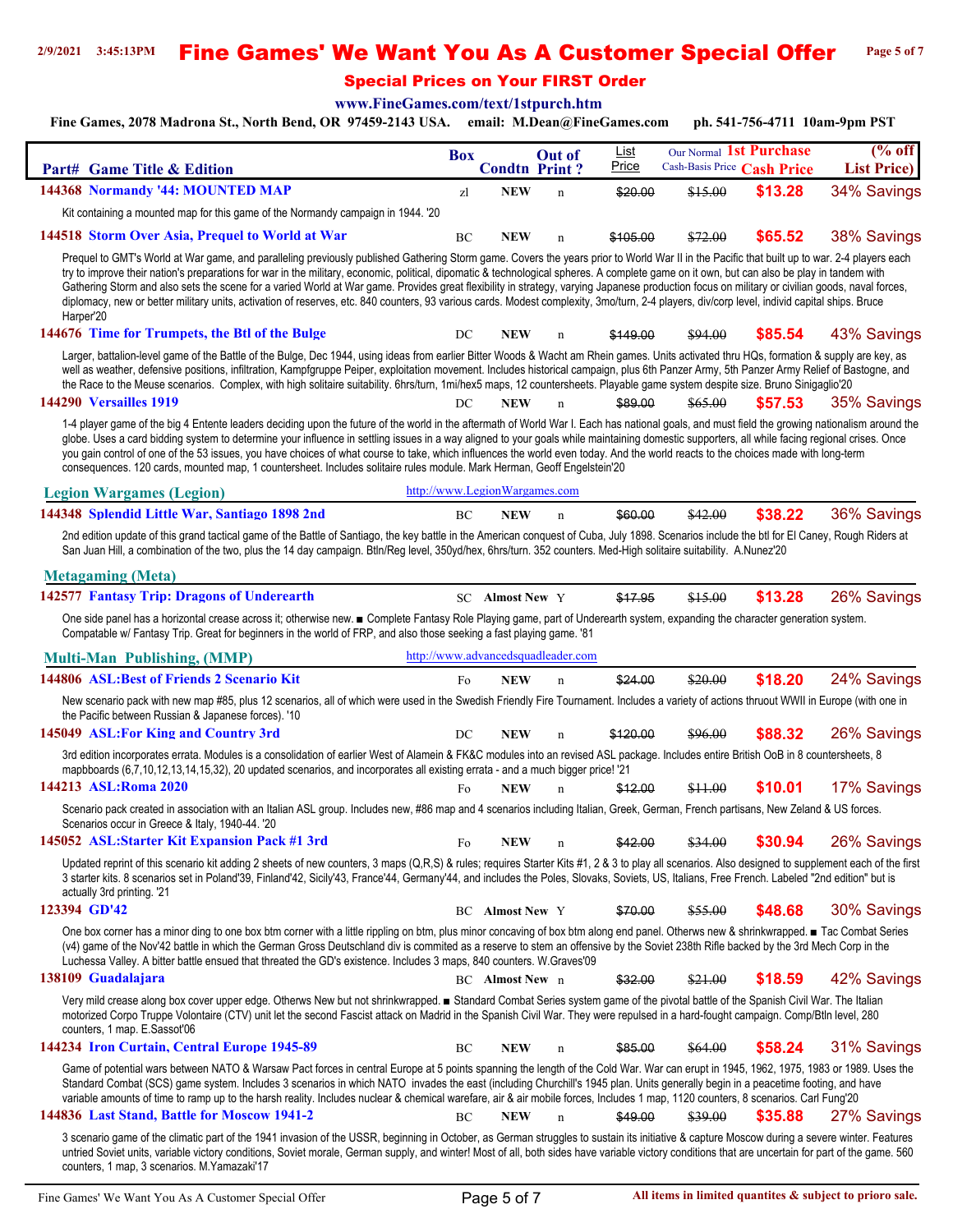## 2/9/2021 3:45:13PM **Fine Games' We Want You As A Customer Special Offer** Page 6 of 7

| Part# Game Title & Edition                                                                                                                                                                                                                                                                                                                                                                                                                                                                                                                                                                                                                                                                                                              | <b>Box</b>                      | <b>Condtn Print?</b>   | <b>Out of</b> | List<br>Price                                           |                    | Our Normal 1st Purchase<br>Cash-Basis Price Cash Price | $(\%$ off<br><b>List Price</b> ) |
|-----------------------------------------------------------------------------------------------------------------------------------------------------------------------------------------------------------------------------------------------------------------------------------------------------------------------------------------------------------------------------------------------------------------------------------------------------------------------------------------------------------------------------------------------------------------------------------------------------------------------------------------------------------------------------------------------------------------------------------------|---------------------------------|------------------------|---------------|---------------------------------------------------------|--------------------|--------------------------------------------------------|----------------------------------|
| 144845 Rostov '41, Race to the Don                                                                                                                                                                                                                                                                                                                                                                                                                                                                                                                                                                                                                                                                                                      | BC                              | <b>NEW</b>             | $\mathbf n$   | \$44.00                                                 | \$30.00            | \$27.30                                                | 38% Savings                      |
| Game of the daring dash by Army Group South to capture Rostov in the fall of 1941, using the Standard Combat System (SCS) game series. While the Germans succeeded, it set the stage<br>for the Soviet's first coordinated counterattack. The Germans have limited forces stretched thin, and must move fast. The Soviets must conserve their forces for the right time to counterstrike.<br>Low unit density & open plains can make for some wild swings in the action. Includes 4 scenarios, 280 counters, 1 map. 2.5mi/hex, 3-6days/turn. Dean Essig, Lee Forester, Ray Weiss'20                                                                                                                                                     |                                 |                        |               |                                                         |                    |                                                        |                                  |
| <b>Osprey Military Books (Osprey)</b>                                                                                                                                                                                                                                                                                                                                                                                                                                                                                                                                                                                                                                                                                                   | http://www.OspreyPublishing.com |                        |               |                                                         |                    |                                                        |                                  |
| 123561 Black Ops, Tactical Espionage Wargaming                                                                                                                                                                                                                                                                                                                                                                                                                                                                                                                                                                                                                                                                                          |                                 | Bk Almost New Y        |               | \$17.95                                                 | \$12.00            | \$10.62                                                |                                  |
| Has 'Demo Copy' imprint on first page. Otherws new. Skirmish level miniatures game of tactical espionage & special forces actions (think the Bond & Bourne movies). Fast playing with<br>high player involvement thruout. Players form their team from all sorts of people with special skills, and can choose to affiliate with organizations that may providie advantage but also limits in<br>unpredicted circumstance. '17                                                                                                                                                                                                                                                                                                          |                                 |                        |               |                                                         |                    |                                                        |                                  |
| 123558 Broken Legions                                                                                                                                                                                                                                                                                                                                                                                                                                                                                                                                                                                                                                                                                                                   |                                 | <b>Bk Almost New</b> Y |               | \$17.95                                                 | <del>\$12.00</del> | \$10.62                                                |                                  |
| Has 'Demo Copy' imprint on first page. Otherws new. E Fantasy miniatures rules set set in the Roman era. The empire's power is secured by divine artifacts. A small, secretive cadre of<br>warriors scouts secrete hidden labyrinths to secure more such artifacts. '17                                                                                                                                                                                                                                                                                                                                                                                                                                                                 |                                 |                        |               |                                                         |                    |                                                        |                                  |
| 123556 Frostgrave, Fantasy RPG in Frozen City                                                                                                                                                                                                                                                                                                                                                                                                                                                                                                                                                                                                                                                                                           |                                 | <b>Bk Almost New</b> Y |               | \$30.00                                                 | \$15.00            | \$13.28                                                | 56% Savings                      |
| Has 'Demo Copy' imprint on first, blank page. Otherws new. ■ Hardbound book with detailed rules of fantasy miniature campaigns in a frozen city. Includes magic. Can be played within a<br>couple of hourse.                                                                                                                                                                                                                                                                                                                                                                                                                                                                                                                            |                                 |                        |               |                                                         |                    |                                                        |                                  |
| <b>SPI S&amp;T Magazine Games (SPIS T)</b>                                                                                                                                                                                                                                                                                                                                                                                                                                                                                                                                                                                                                                                                                              |                                 |                        |               |                                                         |                    |                                                        |                                  |
| 24094 Sicily, Race for Messina #89                                                                                                                                                                                                                                                                                                                                                                                                                                                                                                                                                                                                                                                                                                      | n                               | <b>Almost New Y</b>    |               |                                                         | \$20.00            | \$17.70                                                |                                  |
| Remnant copy. 2nd half-sized countersheet replaced by color copy, front & back. ■ Mag & game. Last SPI issue. Battle for Sicily, July-Aug 1943, using the Victory in West system.<br>2days/turn, 3mi/hex, btln/rgt level, 300 counters. D.rustin'81 / ARTICLES ON: Sicily, the Race for Messina; Lee v McClellan, the Maryland Campaign, Sept. 1862; Brief reviews of: Hitler's War<br>1st, Command at Sea 1st, Trenchfoot.                                                                                                                                                                                                                                                                                                             |                                 |                        |               |                                                         |                    |                                                        |                                  |
| <b>Udo Grebe Game Design Co. (UGG)</b>                                                                                                                                                                                                                                                                                                                                                                                                                                                                                                                                                                                                                                                                                                  | http://www.UGG.de               |                        |               |                                                         |                    |                                                        |                                  |
| 132872 Blitzkrieg General 2nd                                                                                                                                                                                                                                                                                                                                                                                                                                                                                                                                                                                                                                                                                                           |                                 | <b>BC</b> Almost New Y |               |                                                         | \$42.50            | \$37.61                                                | -30% Savings                     |
| Mild box corner ding at upper cover. Otherw new & shrinkwrapped. n 2nd ed has revised rules. Simpler, 1-8 player grand strategic level game of all of WW2. 2 maps, 560 counters, & a deck<br>of cards. Area movement, w/ 2 scenarios for 1939 & 1941. U. Grebe'01                                                                                                                                                                                                                                                                                                                                                                                                                                                                       |                                 |                        |               |                                                         |                    |                                                        |                                  |
| <b>VAE VICTUS Magazine (VaeVic)</b>                                                                                                                                                                                                                                                                                                                                                                                                                                                                                                                                                                                                                                                                                                     |                                 |                        |               | http://vaevictis.histoireetcollections.com/en/home.html |                    |                                                        |                                  |
| 128102 Alamo 1836 #97                                                                                                                                                                                                                                                                                                                                                                                                                                                                                                                                                                                                                                                                                                                   |                                 | n Almost New Y         |               |                                                         | \$19.00            | \$16.82                                                | 1% Savings                       |
| Mag cover mildly scuffed, with a price tag. Otherws new na Mag & Game. Solitaire game of the Mexican assault on the Alamo during the Texan succession from Mexico. Counters printed on<br>thick stock and must be cut apart (& optionally mounted) before play. French magazine with all elements printed in French; English rules may abe available for download on the internet. '11                                                                                                                                                                                                                                                                                                                                                  |                                 |                        |               |                                                         |                    |                                                        |                                  |
| <b>Vento Nuovo Games (VenNuo)</b>                                                                                                                                                                                                                                                                                                                                                                                                                                                                                                                                                                                                                                                                                                       | http://www.VentoNuovo.net       |                        |               |                                                         |                    |                                                        |                                  |
| 103815 Blocks in the West, the Western Campaign                                                                                                                                                                                                                                                                                                                                                                                                                                                                                                                                                                                                                                                                                         |                                 | <b>GB Almost New</b> Y |               | \$119.99                                                | \$85.00            | \$79.48                                                | 34% Savings                      |
| New but box not shrinkwrapped, with 2 isolated sml nicks on box edge & 3" crease on another edge, otherwise new & unused. Direct from distributor. ■ Italian-produced block-style game of<br>World War II on the western fronts, 1940-5, using 900 wood & plastic blocks played on a laminated 87x124cm board with 3 levels of complexity. Akin to a souped-up version of COL's West<br>Front II. 1mo/turn, 53mi/hex, Corp level. multiple scenarios of up to 6 turns, plus grand campaign. Mates with (& is even bigger than) the earlier Blocks in the East. '13                                                                                                                                                                      |                                 |                        |               |                                                         |                    |                                                        |                                  |
| <b>Worthington Games (Worthi)</b>                                                                                                                                                                                                                                                                                                                                                                                                                                                                                                                                                                                                                                                                                                       | http://www.worthingtongames.com |                        |               |                                                         |                    |                                                        |                                  |
| 142985 Napoleon Returns 1815                                                                                                                                                                                                                                                                                                                                                                                                                                                                                                                                                                                                                                                                                                            |                                 | FB Almost New n        |               | \$70.00                                                 | \$49.00            | \$44.59                                                | 36% Savings                      |
| Ding to one box cover corner; otherws new & shrinkwrapped. ■ 2-3 player, block-style, strategic-evel game of the 1815 campaign that ended at Waterloo. Units are corps that consist of<br>varying mixes of inf, cav & artil, and varying degrees of fatigue. Very low unit density makes for a fast moving, more accessible game. Uses concepts from prior Napoleon & We the People<br>game series. Includes mounted map, wooden blocks, cards. For 2-3 players. '20                                                                                                                                                                                                                                                                    |                                 |                        |               |                                                         |                    |                                                        |                                  |
| <b>WWW Wargamer Magazine (WWWmag)</b>                                                                                                                                                                                                                                                                                                                                                                                                                                                                                                                                                                                                                                                                                                   |                                 |                        |               |                                                         |                    |                                                        |                                  |
| 12829 Never Call Retreat #25                                                                                                                                                                                                                                                                                                                                                                                                                                                                                                                                                                                                                                                                                                            | n                               | <b>Almost New Y</b>    |               | \$12.00                                                 | \$10.00            | \$8.85                                                 | 26% Savings                      |
| Unit IDs partially or completely offset onto other counters on backside (only) ofabout 10 units. Otherws new & unused. In Mag & Game. Rgt IvI, grand tactical gm of the first day's battle at<br>Gettysburg, 1 July 1863, during which the Union secures the high ground & thus influenced the remainder of the 3-day battle. 200yd/hex, 160 counters. G.Schandel'83 / ARTICLES ON:<br>analysis of PWG's Kirovograd; designer's notes for Mr. Lincoln's War with analysis; interview with Charles Roberts; Decision at Kasserine replay, pt 1; review of INTLTEAM's Norge; brief<br>reviews of Victory at Waterloo, Red Army, Btl for Normandy, Fire When Ready, Their Finest Hour, United Nations; review of MAYFR's Red Star Falling. |                                 |                        |               |                                                         |                    |                                                        |                                  |
| 12827 Never Call Retreat #25                                                                                                                                                                                                                                                                                                                                                                                                                                                                                                                                                                                                                                                                                                            | n                               | Almost New Y           |               |                                                         | \$15.00            | \$13.28                                                | -11% Savings                     |
| Unit IDs partially cutoff on backside (only) of 2 units. ■ Mag & Game. Rgt Ivl, grand tactical gm of the first day's battle at Gettysburg, 1 July 1863, during which the Union secures the high<br>ground & thus influenced the remainder of the 3-day battle. 200yd/hex, 160 counters. G.Schandel'83 / ARTICLES ON: analysis of PWG's Kirovograd; designer's notes for Mr. Lincoln's War<br>with analysis; interview with Charles Roberts; Decision at Kasserine replay, pt 1; review of INTLTEAM's Norge; brief reviews of Victory at Waterloo, Red Army, Btl for Normandy, Fire When<br>Ready, Their Finest Hour, United Nations; review of MAYFR's Red Star Falling.                                                                |                                 |                        |               |                                                         |                    |                                                        |                                  |
| <b>XTR: Command Magazine (XTRCmd)</b>                                                                                                                                                                                                                                                                                                                                                                                                                                                                                                                                                                                                                                                                                                   |                                 |                        |               |                                                         |                    |                                                        |                                  |
| Game Only<br>53098 Mason-Dixon / Balkan Hell #35                                                                                                                                                                                                                                                                                                                                                                                                                                                                                                                                                                                                                                                                                        | $\mathbf n$                     | <b>Almost New Y</b>    |               | \$35.00                                                 | \$19.00            | \$16.82                                                | 52% Savings                      |
| 1x3" Inventory label on rules cover; otherws new. ■ GameOnly. GmsOnly. Another huge, 2 gm set. w/errata counters for Blood & Iron (2), Fateful Lightning (10). MD assumes the South won<br>the Am Civ War & both nations grow peacefully until both nations seek to expand via military means. Div Ivl w/ air & naval units. 2 scenarios, 1940s & 1995. BH is a very timely, brig Ivl game<br>of the war in Bosnia-Herzegovnia during 1995 assuming that Bosnia & Croatia go for a military victory rather than a negotiated settlement. (Didn't we do that at the end of the last 2 world<br>wars?) A highly educational game given how little we know of this area. C.Parello'95 / T.Bomba'95                                         |                                 |                        |               |                                                         |                    |                                                        |                                  |